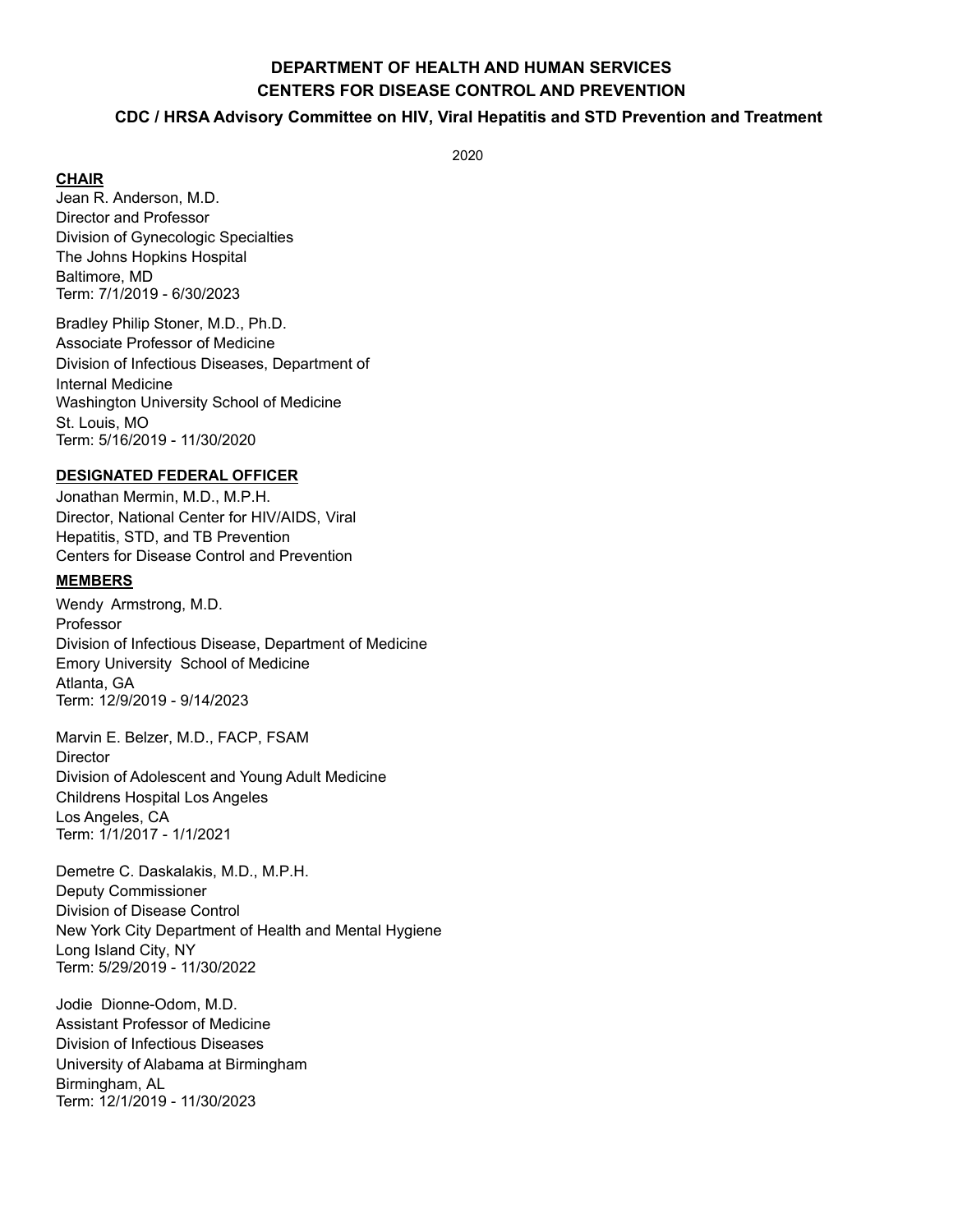## **MEMBERS**

Travis Andre Gayles, M.D., Ph.D. Health Officer and Chief Public Health Services Montgomery County Department of Health and Human Services Rockville, MD Term: 5/14/2019 - 11/30/2020

Debra Hauser, M.P.H. President Advocates for Youth Washington, DC Term: 6/12/2019 - 11/30/2021

Venton Hill-Jones, MSHCAD, PMP Chief Executive Officer Southern Black Policy and Advocacy Network, Inc Dallas, TX Term: 9/15/2019 - 9/14/2023

Devin Hursey Communications Chair The U.S. People Living with HIV Caucus Lee's Summit, MO Term: 1/1/2017 - 1/1/2021

Jennifer Kates, Ph.D. Vice President and Director Global Health and HIV Policy Kaiser Family Foundation Washington, DC Term: 1/1/2017 - 1/1/2021

Shruti H. Mehta, Ph.D., M.P.H. Professor and Deputy Chair Department of Epidemiology Johns Hopkins Bloomberg School of Public Health Baltimore, MD Term: 5/31/2019 - 11/30/2022

Gregorio A. Millett, M.P.H. Vice President and Director of Public Policy amfAR, Foundation for AIDS Research Washington, DC Term: 6/11/2019 - 11/30/2021

Johanne Morne, M.S.ED **Director** AIDS Institute New York State Department of Health Albany, NY Term: 11/10/2019 - 9/14/2023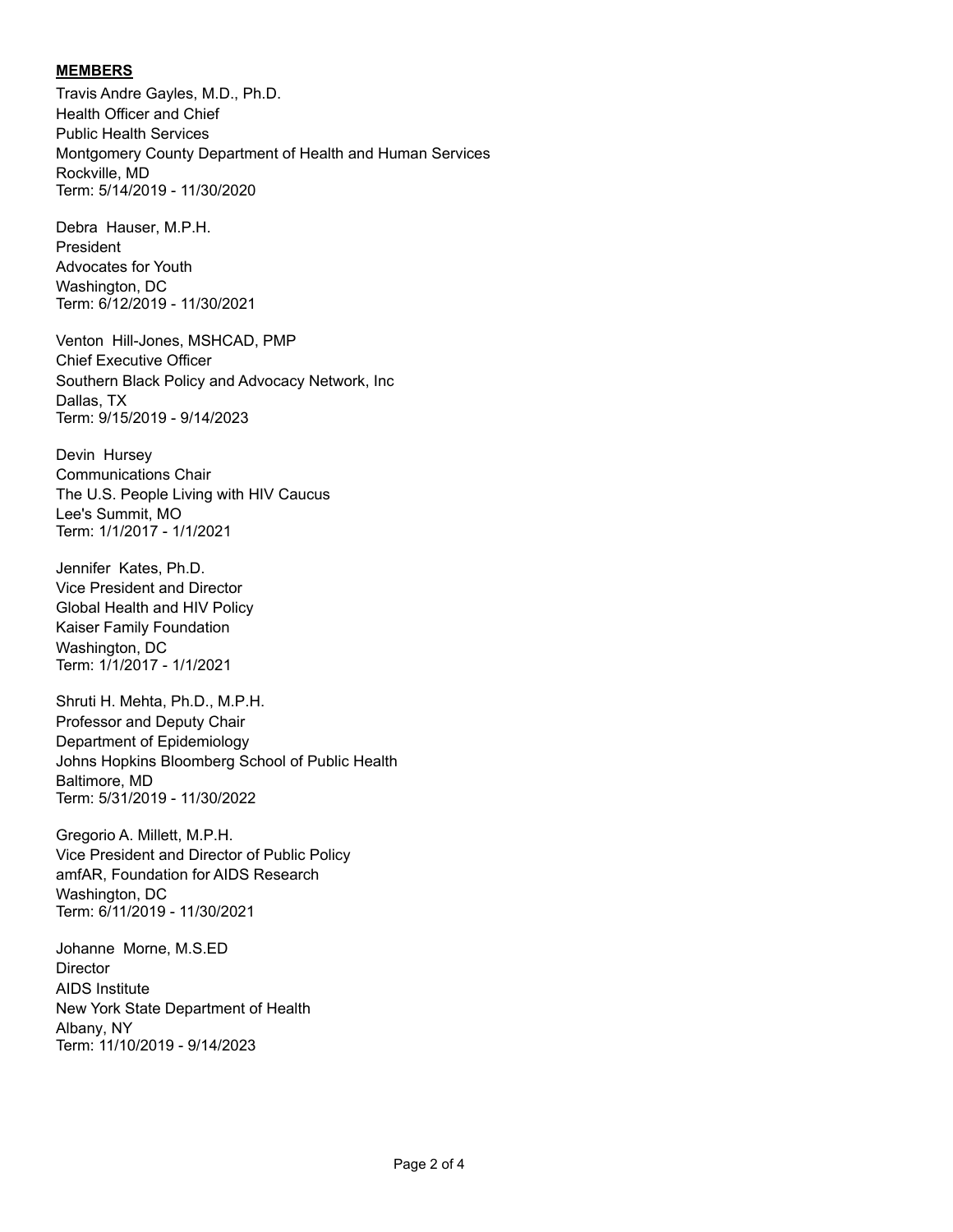# **MEMBERS**

Kneeshe Parkinson Lead Health Coach Washington University/Project ARK Arnold, MO Term: 11/10/2019 - 9/14/2023

Michael S. Saag, M.D. Professor UAB Center for AIDS Research University of Alabama at Birmingham School of Medicine Birmingham, AL Term: 1/1/2017 - 1/1/2021

Gloria Searson, M.S.W. Founding Director and President Coalition of Positive Health Empowerment New York, NY Term: 5/19/2019 - 11/30/2022

Lynn Erica Taylor, M.D., F.A.C.P. Research Professor and Director HIV and Viral Hepatitis Services, CODAC Behavioral Health Universtiy of Rhode Island Providence, RI Term: 12/6/2016 - 11/30/2020